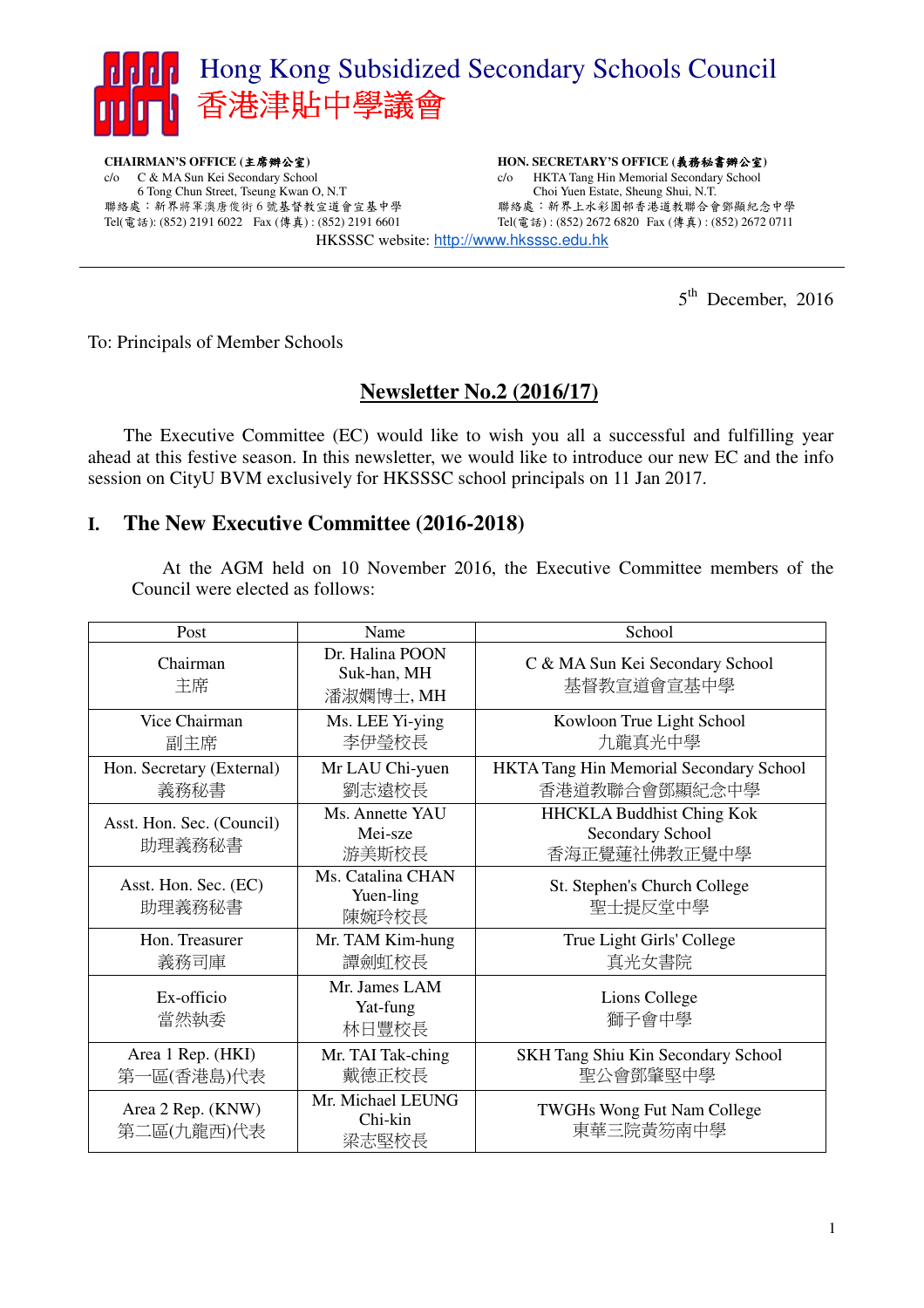# Hong Kong Subsidized Secondary Schools Council 香港津貼中學議會

**CHAIRMAN'S OFFICE (**主席辦公室**)**  c/o C & MA Sun Kei Secondary School 6 Tong Chun Street, Tseung Kwan O, N.T 聯絡處:新界將軍澳唐俊街 6 號基督教宣道會宣基中學 Tel(電話): (852) 2191 6022 Fax (傳真) : (852) 2191 6601

#### **HON. SECRETARY'S OFFICE (**義務秘書辦公室**)**

c/o HKTA Tang Hin Memorial Secondary School Choi Yuen Estate, Sheung Shui, N.T. 聯絡處:新界上水彩園邨香港道教聯合會鄧顯紀念中學 Tel(電話) : (852) 2672 6820 Fax (傳真) : (852) 2672 0711

HKSSSC website: http://www.hksssc.edu.hk

| Post                            | Name                                  | School                                                                   |  |
|---------------------------------|---------------------------------------|--------------------------------------------------------------------------|--|
| Area 3 Rep. (KNE)<br>第三區(九龍東)代表 | Mr. LAU Chun-hung<br>劉振鴻校長            | Lok Sin Tong Yu Kan Hing Secondary School<br>樂善堂余近卿中學                    |  |
| Area 4 Rep. (NTS)<br>第四區(新界南)代表 | Mr. TSO Tat-ming<br>曹達明校長             | YCH Lim Por Yen Secondary School<br>仁濟醫院林百欣中學                            |  |
| Area 5 Rep. (NTW)<br>第五區(新界西)代表 | Mr. LAU Chi-kuen<br>柳子權校長             | Cumberland Presbyterian Church Yao Dao<br>Secondary School<br>金巴崙長老會耀道中學 |  |
| Area 6 Rep. (NTE)<br>第六區(新界東)代表 | Mr. LAU Kwok-leung<br>劉國良校長           | <b>Chinese YMCA College</b><br>青年會書院                                     |  |
| Area 7 Rep. (NTN)<br>第七區(新界北)代表 | Mr. LEUNG Hok-po<br>梁學圃校長             | TWGHs Li Ka Shing College<br>東華三院李嘉誠中學                                   |  |
| Co-opted<br>增補執委                | Ms. Michelle HO<br>Miu-chun<br>賀妙珍校長  | Tuen Mun Catholic Secondary School<br>屯門天主教中學                            |  |
| Co-opted<br>增補執委                | Mr. Ringo CHAN<br>Chi-wai<br>陳志維校長    | <b>Buddhist Mau Fung Memorial College</b><br>佛教茂峰法師紀念中學                  |  |
| Co-opted<br>增補執委                | Ms. Kineta LAW<br>Wing-chung<br>羅頴忠校長 | PLK Lo Kit Sing (1983) College<br>保良局羅傑承(一九八三)中學                         |  |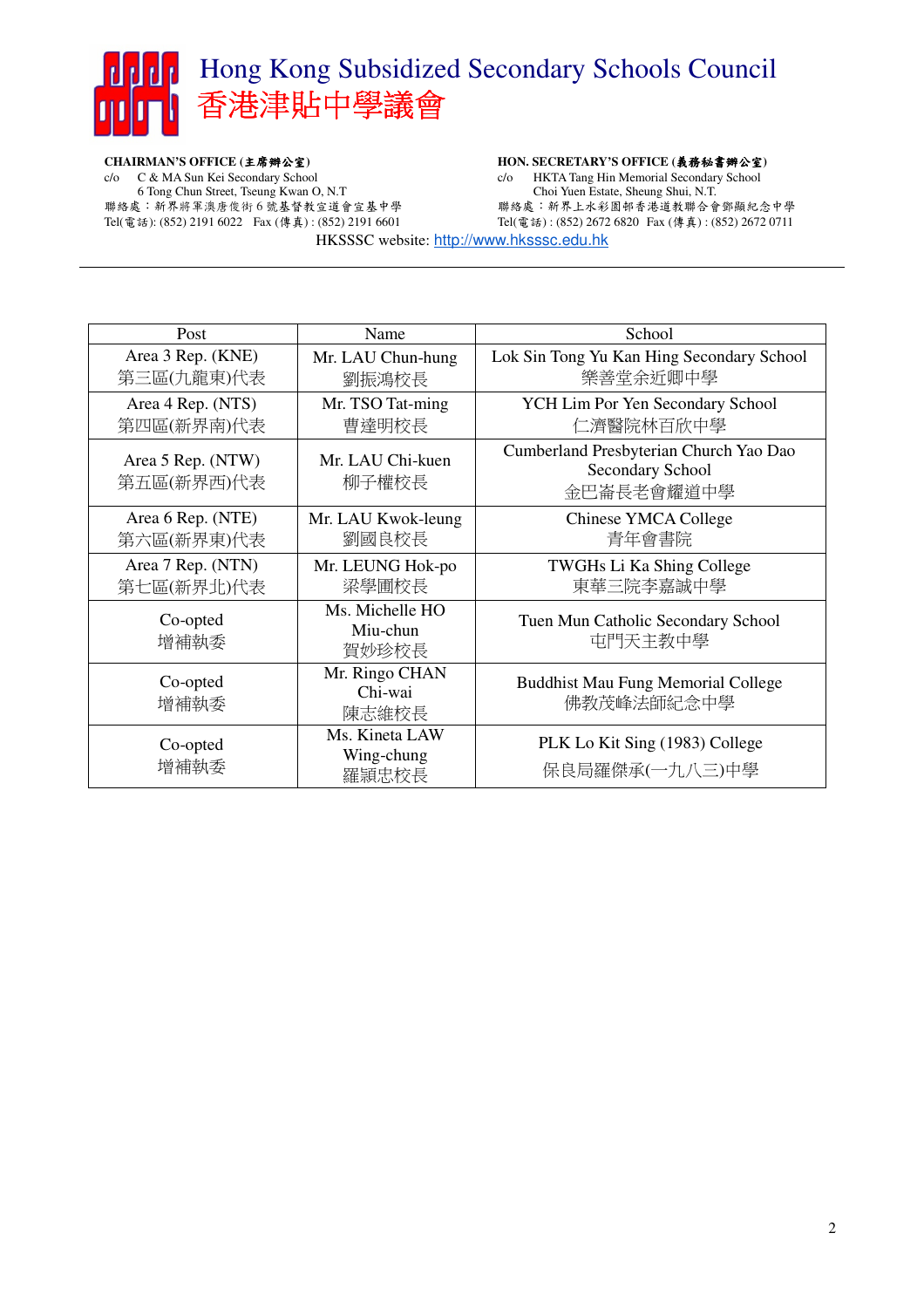

**CHAIRMAN'S OFFICE (**主席辦公室**)**  c/o C & MA Sun Kei Secondary School 6 Tong Chun Street, Tseung Kwan O, N.T 聯絡處:新界將軍澳唐俊街 6 號基督教宣道會宣基中學 Tel(電話): (852) 2191 6022 Fax (傳真) : (852) 2191 6601 **HON. SECRETARY'S OFFICE (**義務秘書辦公室**)**  c/o HKTA Tang Hin Memorial Secondary School Choi Yuen Estate, Sheung Shui, N.T. 聯絡處:新界上水彩園邨香港道教聯合會鄧顯紀念中學 Tel(電話) : (852) 2672 6820 Fax (傳真) : (852) 2672 0711 HKSSSC website: http://www.hksssc.edu.hk

### **II. Info Session on CityU BVM exclusively for HKSSSC school principals on 11 Jan 2017**

HKSSSC school principals are so privileged to have been organized an info session by the School of Veterinary Medicine of City University of Hong Kong. The info session on the first Bachelor of Veterinary Medicine (BVM) Programme in Hong Kong will be held on 11 Jan 2017 at 11:15 am with the details below.

#### **Programme for the Info Session**

| <b>Time</b>   | <b>Particulars</b>                                                                                                                                                                                                                                                                                                                                                                                                                                                                                                                                                                |
|---------------|-----------------------------------------------------------------------------------------------------------------------------------------------------------------------------------------------------------------------------------------------------------------------------------------------------------------------------------------------------------------------------------------------------------------------------------------------------------------------------------------------------------------------------------------------------------------------------------|
| $11:15-12:20$ | The First Bachelor of Veterinary Medicine (BVM) Programme in HK<br>CityU School of Veterinary Medicine (SVM)<br>The BVM curriculum<br>State-of-the-art facilities and equipment that support BVM<br>BVM application and scholarships<br>Career opportunities<br>Speakers: Prof Way Kuo (President, CityU), Prof Alex Jen (Provost, CityU), Prof<br>Michael Reichel (Dean, SVM), Prof. Dirk U Pfeiffer (Chair Professor, One<br>Health, SVM), Dr Howard Wong (Executive Director, SVM), Dr. Philip Stott<br>(Associate Professor, SVM), and speakers from HK Jockey Club and SPCA. |
| $12:20-14:15$ | Q&A, Lunch, and Free Mingling                                                                                                                                                                                                                                                                                                                                                                                                                                                                                                                                                     |
| 14:30-15:30   | Visit to Peace Avenue Veterinary Clinic and Meeting our Vets                                                                                                                                                                                                                                                                                                                                                                                                                                                                                                                      |

All principals of our member schools are encouraged to join this exclusive event. To facilitate arrangement, please return the attached Reply Slip for your attendance on or before  $19<sup>th</sup>$  December 2016. **(Remark: Parking space is not available)**

We also appreciate your views and comments as we move forward. Thank you.

Yours sincerely,

Annette Yau

Annette YAU Mei-Sze (Ms) Asst. Hon. Sec. (Council)

 $\overline{a}$